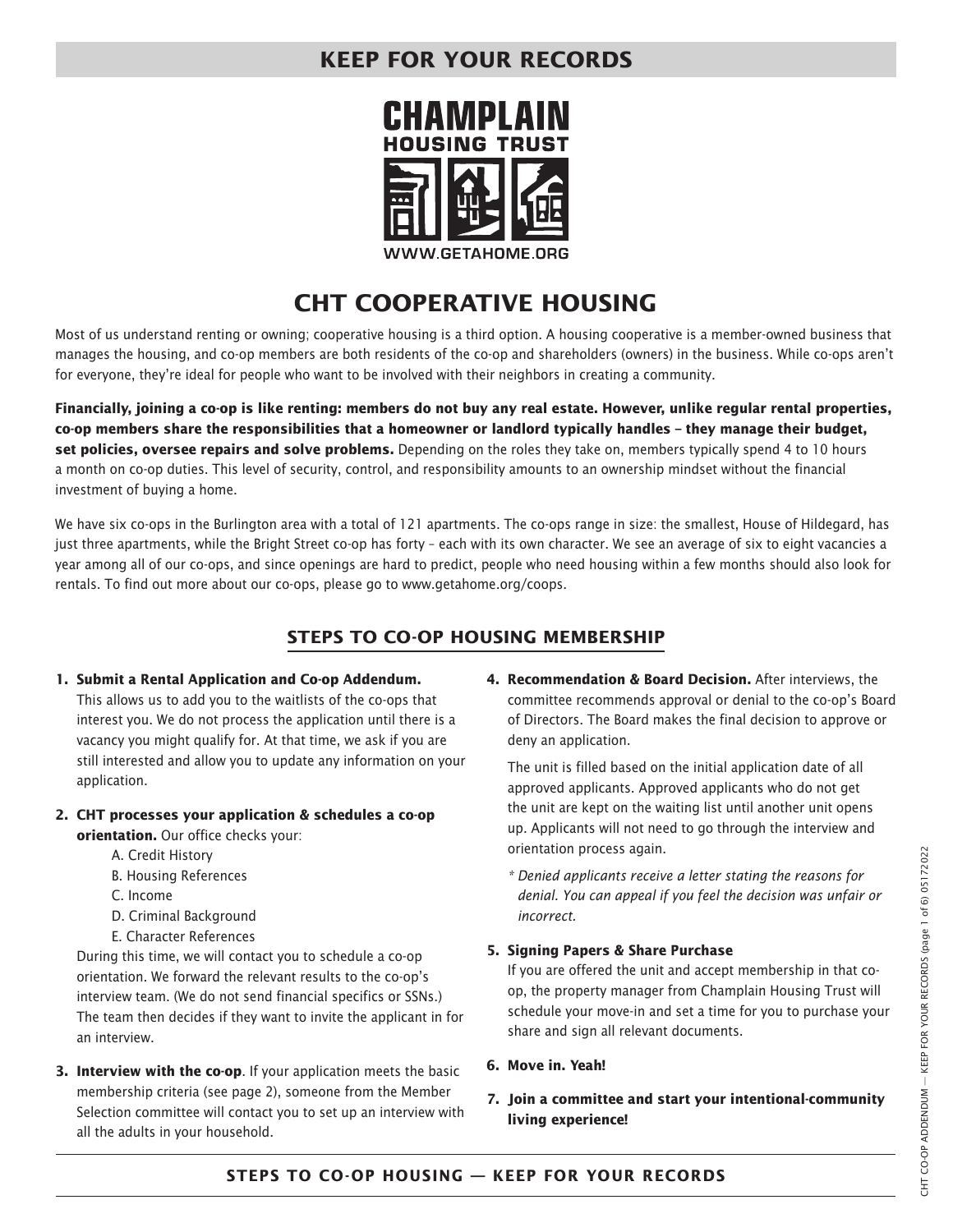

# **CO-OP MEMBER SELECTION CRITERIA**

- Low/Moderate Income: Applicants must have a combined gross income at or below the income limit for the unit that's coming vacant.
- Stability of Income: A stable source of income. Stability can be shown in various ways.
- Household Size: The household size must match the capacity of the available unit, based on HUD guidelines. Co-ops can set minimum household sizes for bigger units.

No applicant will be given a unit that would result in overcrowding without Board approval. Each co-op decides whether to set minimum household sizes.

• Affordability: Enough income for the available unit to be affordable to the household.

The definition of "affordable" is that the household's shelter costs don't exceed 50% of its gross income. If they can show a long-term history of paying a higher percent of income for their shelter costs, the co-ops may consider that evidence.

- Credit History: Applicants should show financial responsibility, including paying installment debts (e.g. credit cards) timely. If an applicant had past trouble meeting its obligations, they should show a history of meeting reasonable repayment terms.
- Rent Payment History: A history of paying rent or mortgage in full and on time.
- Share Cost: Enough money to pay for the share at move-in.
- Property Damage and Disturbances: No history of disturbing the neighbors, destruction of property, or living or housekeeping habits that might adversely affect the safety, health, or welfare of residents, or result in unusual maintenance services.
- Criminal History: Applicants must describe any convictions. A history of one or more for activities against people (violence, etc.) or property (theft, destruction, fraud), or for any drugrelated activity may be taken as evidence of the applicant's inability to participate successfully in a community setting, depending on time of conviction and how they have lived since then. Failure to report convictions of any member of the household will be grounds for rejection of the application.
- Ability to Comply with Terms of Lease: Applicants must be able to fully comply with all terms of the Proprietary Lease and participate in the life of the co-op, either independently or with assistance.
- Cooperative Spirit: Applicants must show a reasonable ability and willingness to cooperatively work with other residents and participate in group decision-making.
- Understanding of the Cooperative Model: Applicants must make a reasonable effort to understand the unique characteristics of cooperative housing.
- Participation in Management: Applicants must show a willingness to spend a limited amount of time every month to participate in the co-op's operations, management, maintenance and/or governance.
- Non-discrimination: Applicants must agree that they and their households will not discriminate against other residents or applicants on the basis of any protected category, including race, sex, age, marital status, religious or political affiliation, color, national origin, sexual orientation, gender, veteran status, presence of physical or mental impairment, having minor children, or receiving public assistance.
- Bright Street does not allow households where all adults are full-time students.

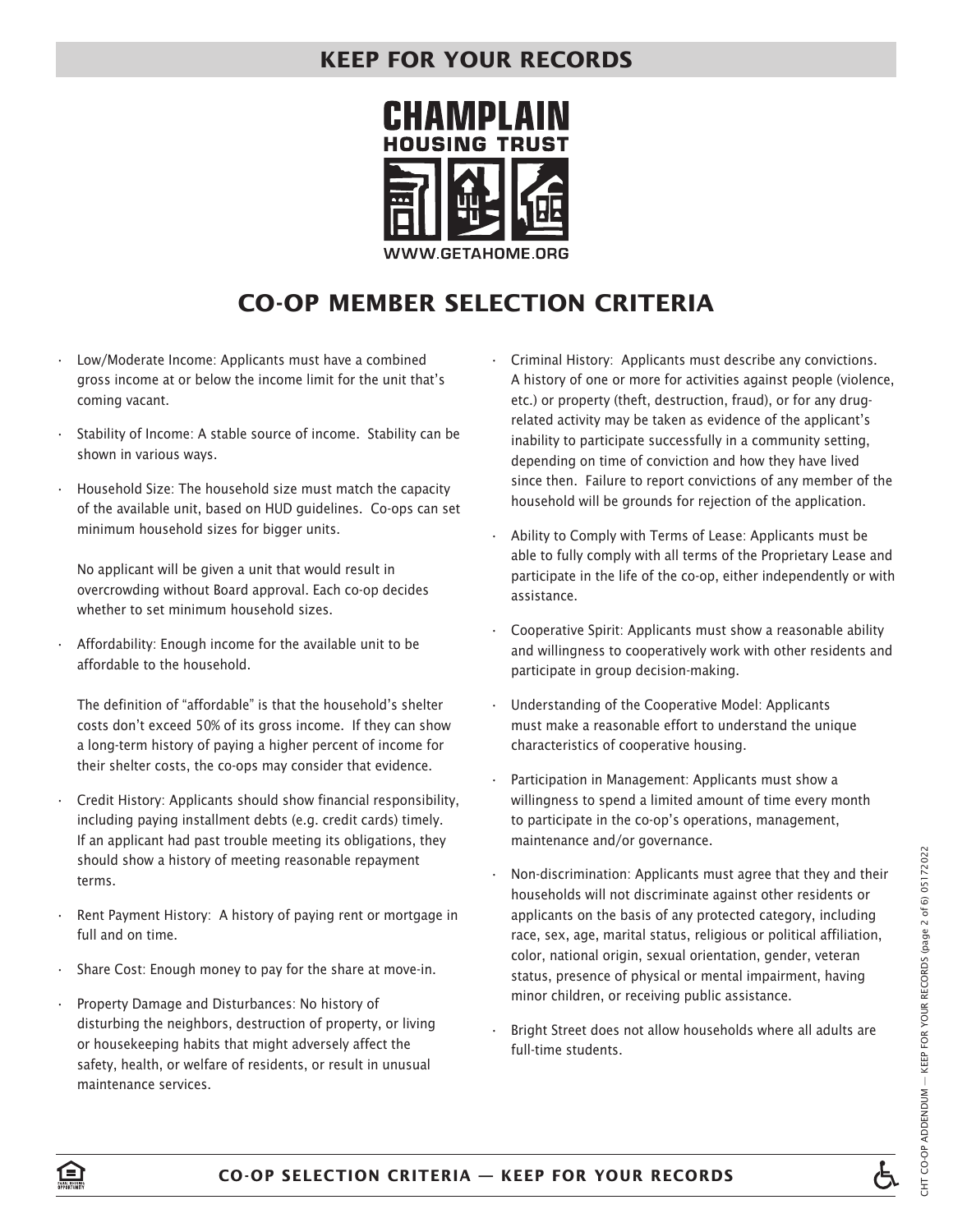

# **ROSE STREET ARTISTS' CO-OP**

### **ADDITIONAL MEMBER SELECTION CRITERION: COMMITMENT TO THE ARTS**

Any applicant household must have at least one adult who is actively pursuing a career in the arts or arts support. A broad range of categories such as film, video, theatre, dance, performance art, writing, graphic arts, music, architecture, etc. are acceptable. Work itself is not judged; this criterion pertains to the person's commitment to their artistic career.

Applicants must provide career documentation (a current resume, slides, etc.) and a current portfolio.

### **"ARTIST" MEANS ANY PERSON:**

- practicing art, and who offers their professional services for compensation as a creator, interpreter, or performer in artistic endeavors;
- such a person employed or engaged by a producer pursuant to a contract for services or a contract of service; and
- applicants who meet the requirements listed below

The co-op requires at least four of the following criteria, one of which must be (d), (e), or (g), for an applicant to be defined as an artist.

- a) has presented work to the public;
- b) is represented by a dealer, publisher, agent and/or similar representative;
- c) devotes a reasonable proportion of professional time to promoting/marketing their art work;
- d) receives/has received compensation from the art;
- e) has a record of income or loss relevant to the practice of their work;
- f) has received professional training, either in an educational institution, or from a practitioner or teacher recognized within their artistic profession;
- g) has received public or peer recognition in the form of honors, awards, professional recognition;
- h) has membership in a professional association appropriate to their artistic profession; and/or devotes a reasonable proportion of their professional time as an artist in developing their work.

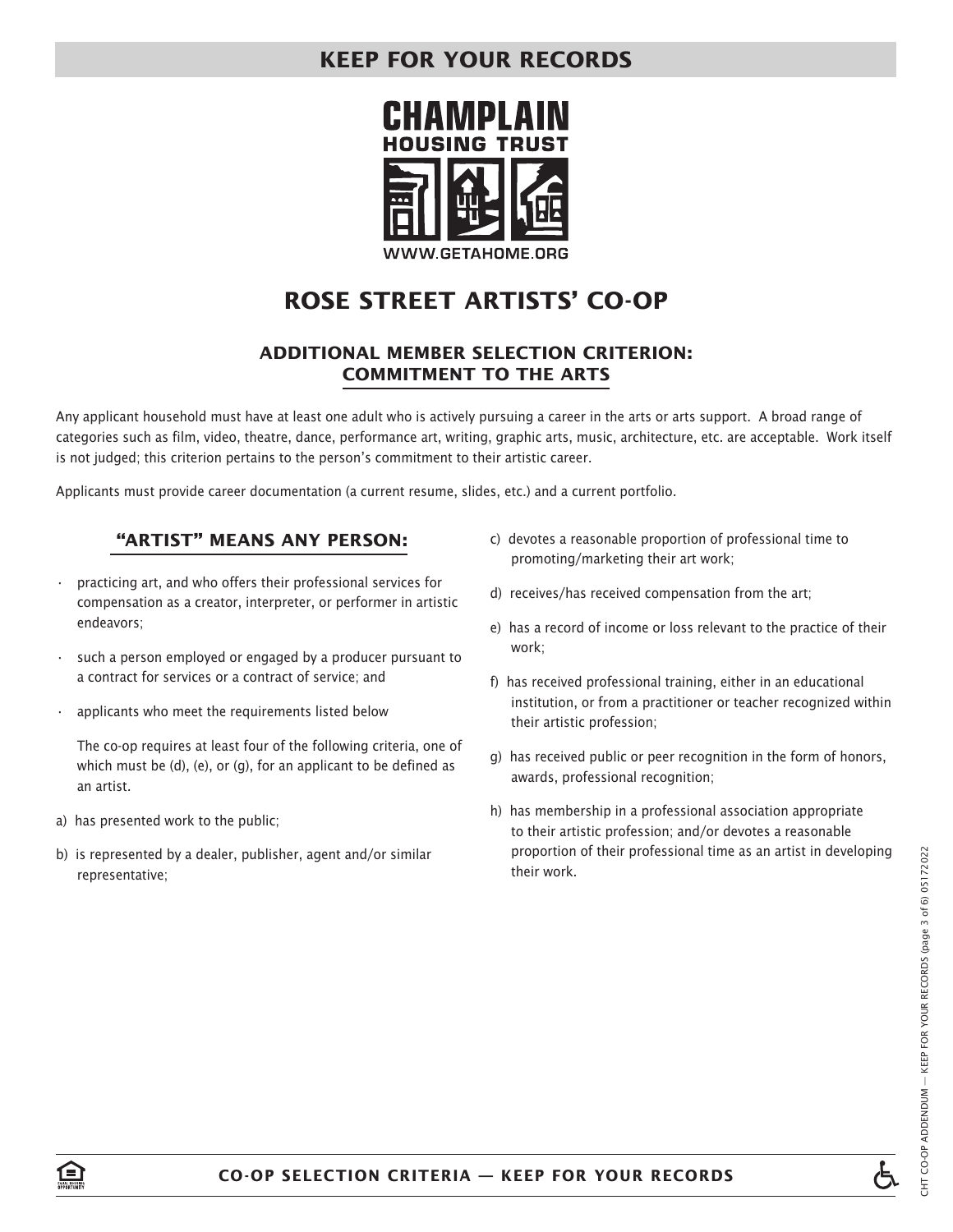

# **CO-OP CHARGES AND THE INCOME MINIMUMS AND LIMITS, 2022**

(a.m.i = area median income; 2022 a.m.i. for Burlington & South Burlington is \$109,000)

|                                 | <b>BRIGHT STREET CO-OP</b> heat included |                                                                                    |                                                                              |
|---------------------------------|------------------------------------------|------------------------------------------------------------------------------------|------------------------------------------------------------------------------|
| <b>Apartment Size</b>           | <b>Charge per month</b>                  | Minimum yearly household income                                                    | Income at or below this to qualify                                           |
| 1 <sub>BR</sub>                 | \$772                                    | \$19,920                                                                           | 50% of a.m.i. $* = $54,500$                                                  |
| 2 <sub>BR</sub>                 | \$910                                    | \$23,712                                                                           |                                                                              |
| 1 <sub>BR</sub>                 | \$928                                    | \$23,664                                                                           |                                                                              |
| 2 <sub>BR</sub>                 | \$1,101                                  | \$28,296                                                                           | 60% of a.m.i.** = $$65,400$                                                  |
| 3BR                             | \$1,267                                  | \$32,616                                                                           |                                                                              |
| 1 <sub>BR</sub>                 | \$1,082                                  | \$27,360                                                                           |                                                                              |
| 2 <sub>BR</sub>                 | \$1,267                                  | \$32,280                                                                           | no income limit                                                              |
| 3BR                             | \$1,584                                  | \$40,224                                                                           |                                                                              |
| 4BR                             | \$1,901                                  | \$48,168                                                                           |                                                                              |
| <b>Household</b><br><b>Size</b> |                                          | <i>*Your household is at or below 50%</i><br>of area median income (50% of a.m.i.) | **Your household is at or below 60%<br>of area median income (60% of a.m.i.) |
| One person                      |                                          | \$37,600                                                                           | \$45,120                                                                     |
| Two people                      | \$42,950                                 |                                                                                    | \$51,540                                                                     |
| Three people                    | \$48,300                                 |                                                                                    | \$57,960                                                                     |
| Four people                     | \$53,650                                 |                                                                                    | \$64,380                                                                     |
| Five people                     | \$57,950                                 |                                                                                    | \$69,540                                                                     |

| <b>FLYNN AVENUE CO-OP</b> $\overline{A}$ few apartments come with subsidies for households under 50% of a.m.i. |                                                                                                  |                                                                                           |                                                                                     |  |
|----------------------------------------------------------------------------------------------------------------|--------------------------------------------------------------------------------------------------|-------------------------------------------------------------------------------------------|-------------------------------------------------------------------------------------|--|
| <b>Apartment Size</b>                                                                                          | <b>Charge per month</b><br>Minimum yearly household income<br>Income at or below this to qualify |                                                                                           |                                                                                     |  |
| 1 <sub>BR</sub>                                                                                                | \$866                                                                                            | \$24,192                                                                                  |                                                                                     |  |
| 2BR                                                                                                            | \$1,073                                                                                          | \$29,832                                                                                  | 80% of a.m.i.** = $$87,200$                                                         |  |
| 3BR                                                                                                            | \$1,407                                                                                          | \$38,592                                                                                  |                                                                                     |  |
| 2BR                                                                                                            | \$1,089                                                                                          | \$30,216                                                                                  | no income limit                                                                     |  |
| <b>Household</b><br><b>Size</b>                                                                                |                                                                                                  | <i><b>*Your household is at or below 50%</b></i><br>of area median income (50% of a.m.i.) | <b>**Your household is at or below 80%</b><br>of area median income (80% of a.m.i.) |  |
| One person                                                                                                     |                                                                                                  | \$38,450                                                                                  | \$61,520                                                                            |  |
| Two people                                                                                                     | \$43,950                                                                                         |                                                                                           | \$70,320                                                                            |  |
| Three people                                                                                                   | \$49,450                                                                                         |                                                                                           | \$79,120                                                                            |  |
| Four people                                                                                                    | \$54,900                                                                                         |                                                                                           | \$87,840                                                                            |  |
| Five people                                                                                                    | \$59,300                                                                                         |                                                                                           | \$94,880                                                                            |  |

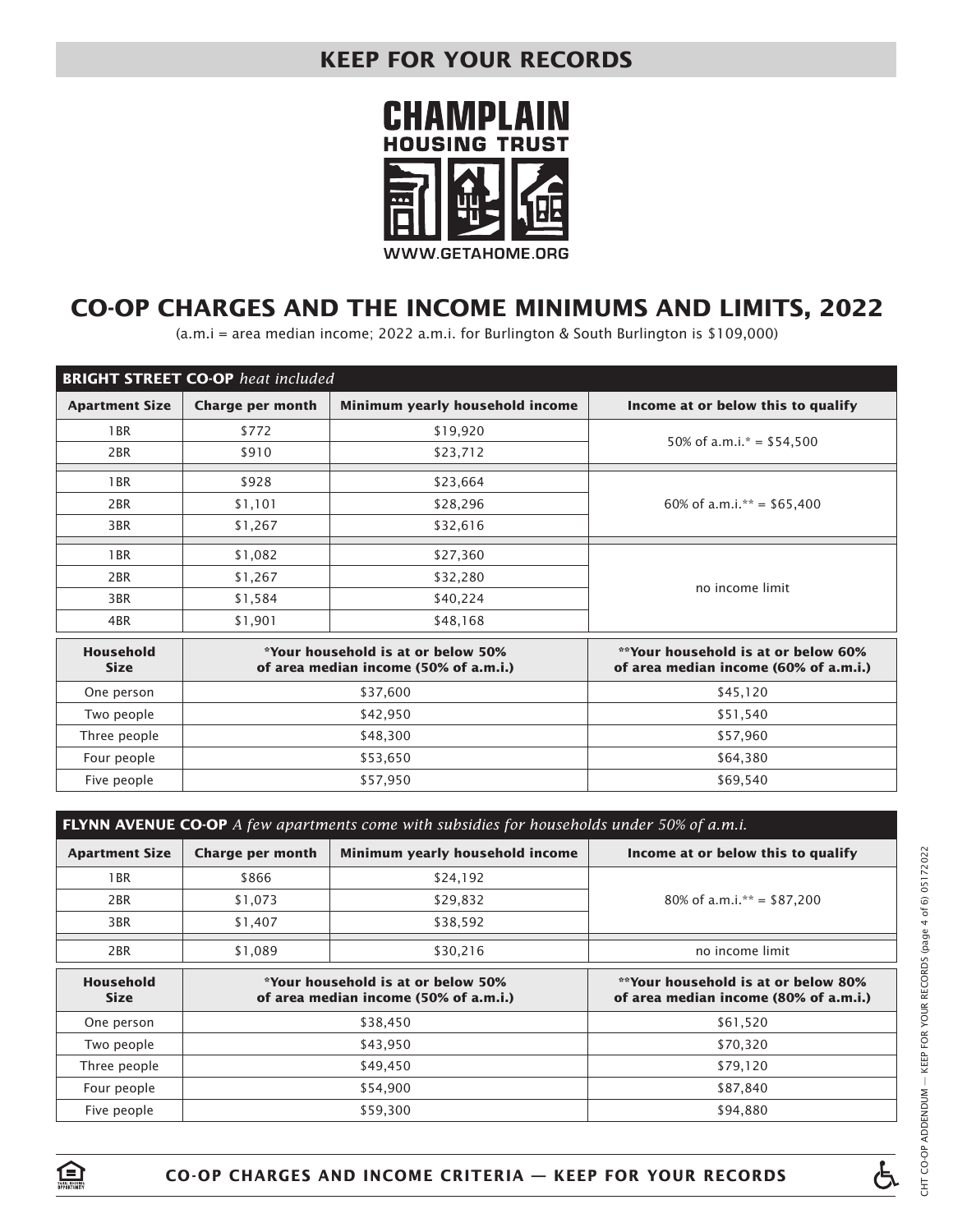

# **CO-OP CHARGES AND THE INCOME MINIMUMS AND LIMITS, 2022**

(a.m.i = area median income; 2022 a.m.i. for Burlington & South Burlington is \$109,000)

| <b>HOUSE OF HILDEGARD CO-OP</b> |                         |                                                                         |  |  |  |  |
|---------------------------------|-------------------------|-------------------------------------------------------------------------|--|--|--|--|
| <b>Apartment Size</b>           | <b>Charge per month</b> | Minimum yearly household income<br>Income at or below this to qualify   |  |  |  |  |
| 2BR                             | \$790                   | $80\%$ of a.m.i. $* = 87,200$<br>\$23,040                               |  |  |  |  |
| <b>Household Size</b>           |                         | Your household is at or below 80% of area median income (80% of a.m.i.) |  |  |  |  |
| One person                      | \$61,520                |                                                                         |  |  |  |  |
| Two people                      | \$70.320                |                                                                         |  |  |  |  |
| Three people                    | \$79,120                |                                                                         |  |  |  |  |
| Four people                     | \$87,840                |                                                                         |  |  |  |  |
| Five people                     | \$94,880                |                                                                         |  |  |  |  |

| <b>QUEENSBURY CO-OP</b> Monthly charges could be slightly lower depending upon the square footage or floor plan of a particular unit. |                                                                         |                                                                       |                             |  |  |  |
|---------------------------------------------------------------------------------------------------------------------------------------|-------------------------------------------------------------------------|-----------------------------------------------------------------------|-----------------------------|--|--|--|
| <b>Apartment Size</b>                                                                                                                 | <b>Charge per month</b>                                                 | Minimum yearly household income<br>Income at or below this to qualify |                             |  |  |  |
| 2 <sub>BR</sub>                                                                                                                       | \$750                                                                   | \$21,600                                                              | 60% of a.m.i. $* = $65,400$ |  |  |  |
| 3BR                                                                                                                                   | \$874                                                                   | \$25,776                                                              |                             |  |  |  |
| 2 <sub>BR</sub>                                                                                                                       | \$987                                                                   | \$27,816<br>no income limit                                           |                             |  |  |  |
| <b>Household Size</b>                                                                                                                 | Your household is at or below 60% of area median income (60% of a.m.i.) |                                                                       |                             |  |  |  |
| One person                                                                                                                            |                                                                         | \$46,140                                                              |                             |  |  |  |
| Two people                                                                                                                            | \$52,740                                                                |                                                                       |                             |  |  |  |
| Three people                                                                                                                          | \$59,340                                                                |                                                                       |                             |  |  |  |
| Four people                                                                                                                           | \$65,880                                                                |                                                                       |                             |  |  |  |
| Five people                                                                                                                           | \$71,160                                                                |                                                                       |                             |  |  |  |

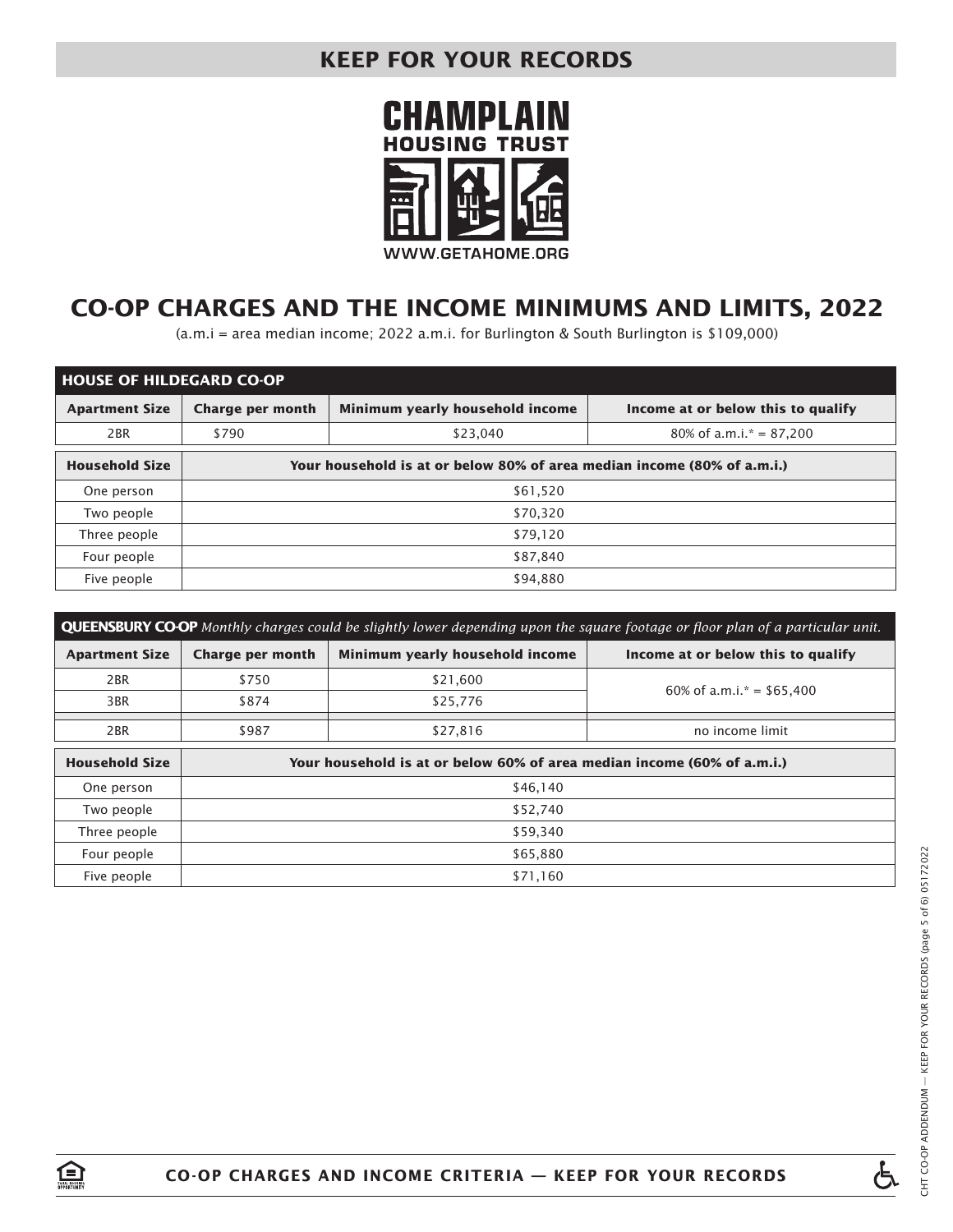

# **CO-OP CHARGES AND THE INCOME MINIMUMS AND LIMITS, 2022**

(a.m.i = area median income; 2022 a.m.i. for Burlington & South Burlington is \$109,000)

| <b>ROSE STREET ARTISTS' CO-OP</b> For working artists — heat included |                                                                         |                                                                       |                             |  |  |  |  |
|-----------------------------------------------------------------------|-------------------------------------------------------------------------|-----------------------------------------------------------------------|-----------------------------|--|--|--|--|
| <b>Apartment Size</b>                                                 | <b>Charge per month</b>                                                 | Minimum yearly household income<br>Income at or below this to qualify |                             |  |  |  |  |
| Studio                                                                | \$735                                                                   | \$18,552                                                              |                             |  |  |  |  |
| 1 BR                                                                  | \$764                                                                   | \$19,728                                                              | 60% of a.m.i. $* = $65,400$ |  |  |  |  |
| 2BR                                                                   | \$927                                                                   | \$24,120                                                              |                             |  |  |  |  |
| 3BR                                                                   | \$1,065                                                                 | \$27,768                                                              |                             |  |  |  |  |
| <b>Household Size</b>                                                 | Your household is at or below 60% of area median income (60% of a.m.i.) |                                                                       |                             |  |  |  |  |
| One person                                                            |                                                                         | \$46,140                                                              |                             |  |  |  |  |
| Two people                                                            |                                                                         | \$52,740                                                              |                             |  |  |  |  |
| Three people                                                          | \$59,340                                                                |                                                                       |                             |  |  |  |  |
| Four people                                                           | \$65,880                                                                |                                                                       |                             |  |  |  |  |
| Five people                                                           | \$71,160                                                                |                                                                       |                             |  |  |  |  |

| <b>THELMA MAPLE CO-OP</b> |                         |                                                                         |                                    |
|---------------------------|-------------------------|-------------------------------------------------------------------------|------------------------------------|
| <b>Apartment Size</b>     | <b>Charge per month</b> | Minimum yearly household income                                         | Income at or below this to qualify |
| 1 BR                      | \$585                   | \$16,776                                                                |                                    |
| 2 <sub>BR</sub>           | \$714                   | \$21,216                                                                | 60% of a.m.i. $* = $65,400$        |
| 3BR                       | \$757                   | \$22,992                                                                |                                    |
| <b>Household Size</b>     |                         | Your household is at or below 60% of area median income (60% of a.m.i.) |                                    |
| One person                |                         | \$46,140                                                                |                                    |
| Two people                |                         | \$52,740                                                                |                                    |
| Three people              |                         | \$59,340                                                                |                                    |
| Four people               | \$65,880                |                                                                         |                                    |
| Five people               | \$71,160                |                                                                         |                                    |



盒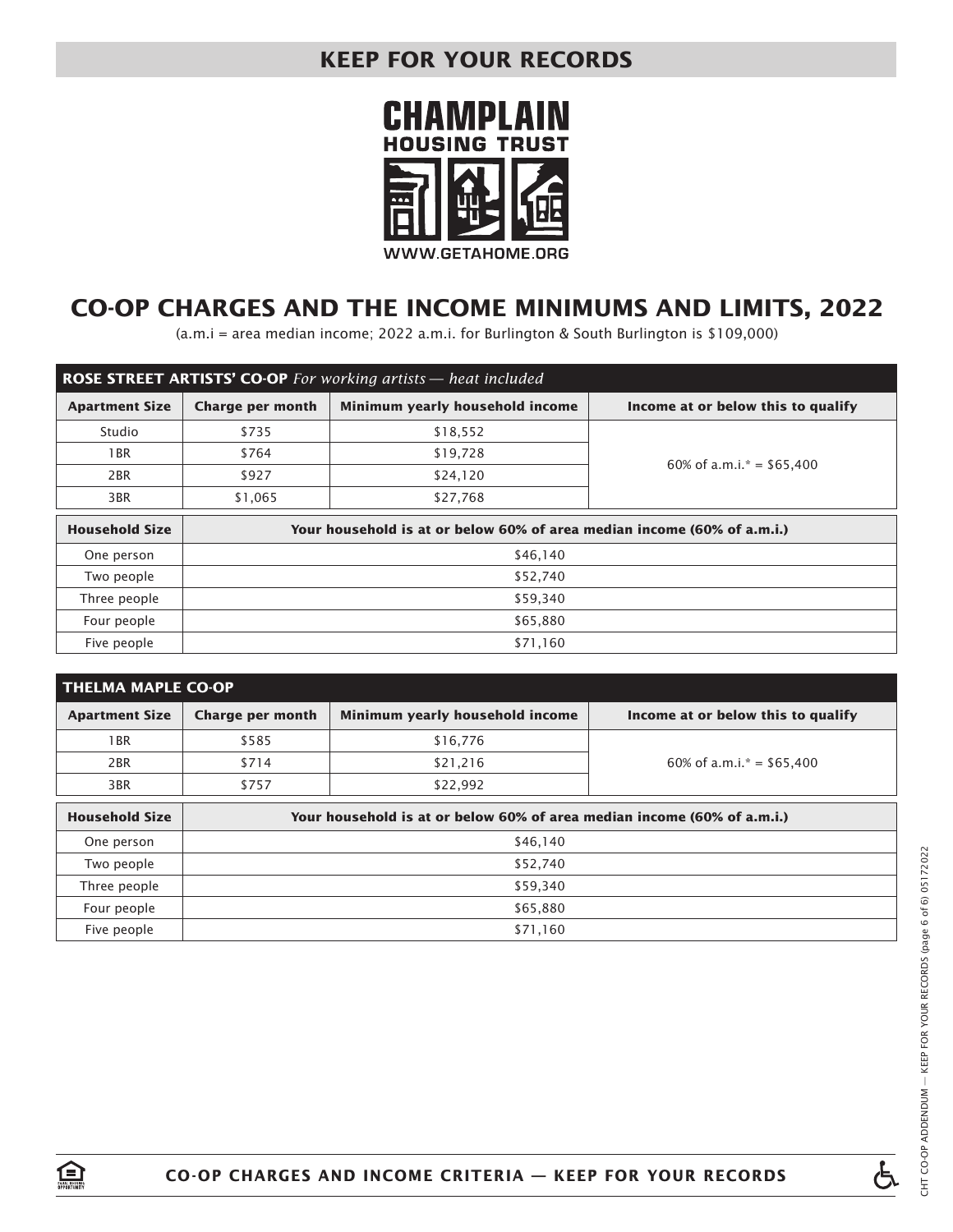| <b>HOUSING TRUST</b>                      | ADDENDUM FOR COOPERATIVE HOUSING                                                                                                                                                                    |
|-------------------------------------------|-----------------------------------------------------------------------------------------------------------------------------------------------------------------------------------------------------|
|                                           | Please check the properties, and bedroom numbers you are interested in. Individual co-ops may set<br>minimum household sizes for number of bedrooms. For information, visit www.getahome.org/coops. |
| WWW.GETAHOME.ORG                          | Bright Street Co-op (1, 2, 3 & 4 bedrooms) Old North End, Burlington                                                                                                                                |
|                                           | $\Box$ Flynn Avenue Co-op (1, 2 & 3 bedrooms) South End, Burlington                                                                                                                                 |
|                                           | Rose Street Artist's Co-op (studio, 1, 2 & 3 bedrooms) Old North End, Burlington                                                                                                                    |
| For Office Use Only<br>Date/time received | Thelma Maple Housing Co-op (1, 2 & 3 bedrooms) Old North End, Burlington                                                                                                                            |
|                                           | House of Hildegard Co-op (2 bedrooms) Old North End, Burlington                                                                                                                                     |
|                                           | Queensbury Co-op (2 & 3 bedrooms), South Burlington                                                                                                                                                 |
|                                           | <b>Studio</b> Rose St Only<br>3 BDRM<br><b>4 BDRM</b> Bright St Only<br>2 BDRM<br><b>BDRM</b>                                                                                                       |

**INSTRUCTIONS:** This addendum must be accompanied by a Champlain Housing Trust rental housing application. Please answer all questions carefully and completely since this information will be used to determine your eligibility.

| Have you a completed a Champlain Housing Trust Rental Application? If Yes, please continue.                                                                                                                                                                         | $\bigcap$ Yes $\bigcap$ No $\bigcap$ |
|---------------------------------------------------------------------------------------------------------------------------------------------------------------------------------------------------------------------------------------------------------------------|--------------------------------------|
| In addition to your coop selection do you want to be considered for tax credit and market rate apartments? $\qquad$ $\qquad$ $\qquad$ $\qquad$ $\qquad$ $\qquad$ $\qquad$ $\qquad$ $\qquad$ $\qquad$ $\qquad$ $\qquad$ $\qquad$ $\qquad$ $\qquad$ $\qquad$ $\qquad$ |                                      |

**HOUSEHOLD COMPOSITION:** Complete the following information for each person who will live in your apartment.

| #1 First               | Last                    | Relationship                |
|------------------------|-------------------------|-----------------------------|
|                        |                         |                             |
| Social Security Number | Birth Date (mm/dd/yyyy) | Sex<br>NB<br>F<br>M         |
| #2 First               | Last                    | Relationship                |
| Social Security Number | Birth Date (mm/dd/yyyy) | Sex<br>${\sf NB}$<br>M<br>F |
| #3 First               | Last                    | Relationship                |
| Social Security Number | Birth Date (mm/dd/yyyy) | Sex<br>NB<br>M<br>F         |
| #4 First               | Last                    | Relationship                |
| Social Security Number | Birth Date (mm/dd/yyyy) | Sex<br>NB<br>F<br>M         |
| #5 First               | Last                    | Relationship                |
| Social Security Number | Birth Date (mm/dd/yyyy) | Sex<br>NB<br>F<br>M         |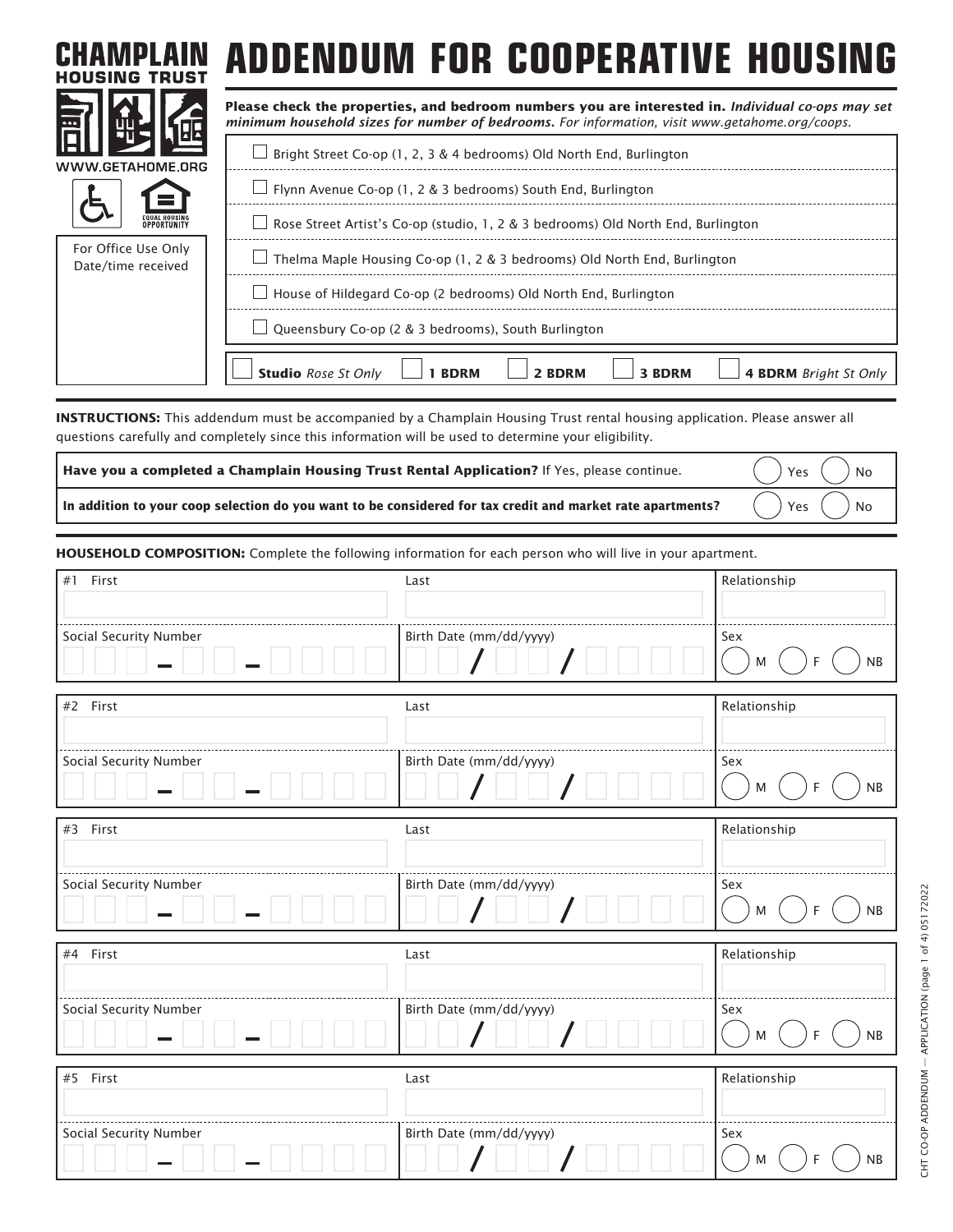#### **GENERAL INFORMATION**

| How much do you pay for housing now? |  |
|--------------------------------------|--|
| What are your reasons for moving?    |  |
|                                      |  |
|                                      |  |
|                                      |  |
|                                      |  |

#### **SHARE PURCHASE**

| Shares cost between \$50 and \$500 depending on the co-op. |  |  |
|------------------------------------------------------------|--|--|
|                                                            |  |  |

If accepted for membership, will you be able to buy the co-op share in full?  $($   $)$  Yes  $($   $)$  Yes  $($   $)$  No

#### **CO-OP MEMBERSHIP INFORMATION**

| How did you first learn about cooperative housing?                                                                                                                                 |
|------------------------------------------------------------------------------------------------------------------------------------------------------------------------------------|
|                                                                                                                                                                                    |
|                                                                                                                                                                                    |
|                                                                                                                                                                                    |
| Why do you want to join a housing cooperative; what do you know about them?                                                                                                        |
|                                                                                                                                                                                    |
|                                                                                                                                                                                    |
|                                                                                                                                                                                    |
| List skills and experience, including working in groups and volunteering, that could be useful in running a housing co-op:                                                         |
|                                                                                                                                                                                    |
|                                                                                                                                                                                    |
|                                                                                                                                                                                    |
|                                                                                                                                                                                    |
| (Rose St. Artisits' Co-op only) Summarize your artistic activities. (Also attach a resume of your art career):                                                                     |
|                                                                                                                                                                                    |
|                                                                                                                                                                                    |
|                                                                                                                                                                                    |
| Co-ops rely on member participation to run the co-op and build community. Are you prepared to regularly<br>N٥<br>Yes<br>give time and energy to take on tasks and attend meetings? |
| If "No." please explain:                                                                                                                                                           |

| if No. please explain.                                                                                                                                                                                                                                                                                                                                                               |           |
|--------------------------------------------------------------------------------------------------------------------------------------------------------------------------------------------------------------------------------------------------------------------------------------------------------------------------------------------------------------------------------------|-----------|
| Co-ops are committed to providing housing to people regardless of their political or religious affiliation, race,<br>color, national origin, age, sex, sexual orientation, gender, marital status, veteran status, physical or mental<br>impairment, intent to occupy the dwelling with one or more children, or receipt of public assistance.<br>Do you agree with this commitment? | )Yes( )No |
| If "No," please explain:                                                                                                                                                                                                                                                                                                                                                             |           |

. . . . . . . . . .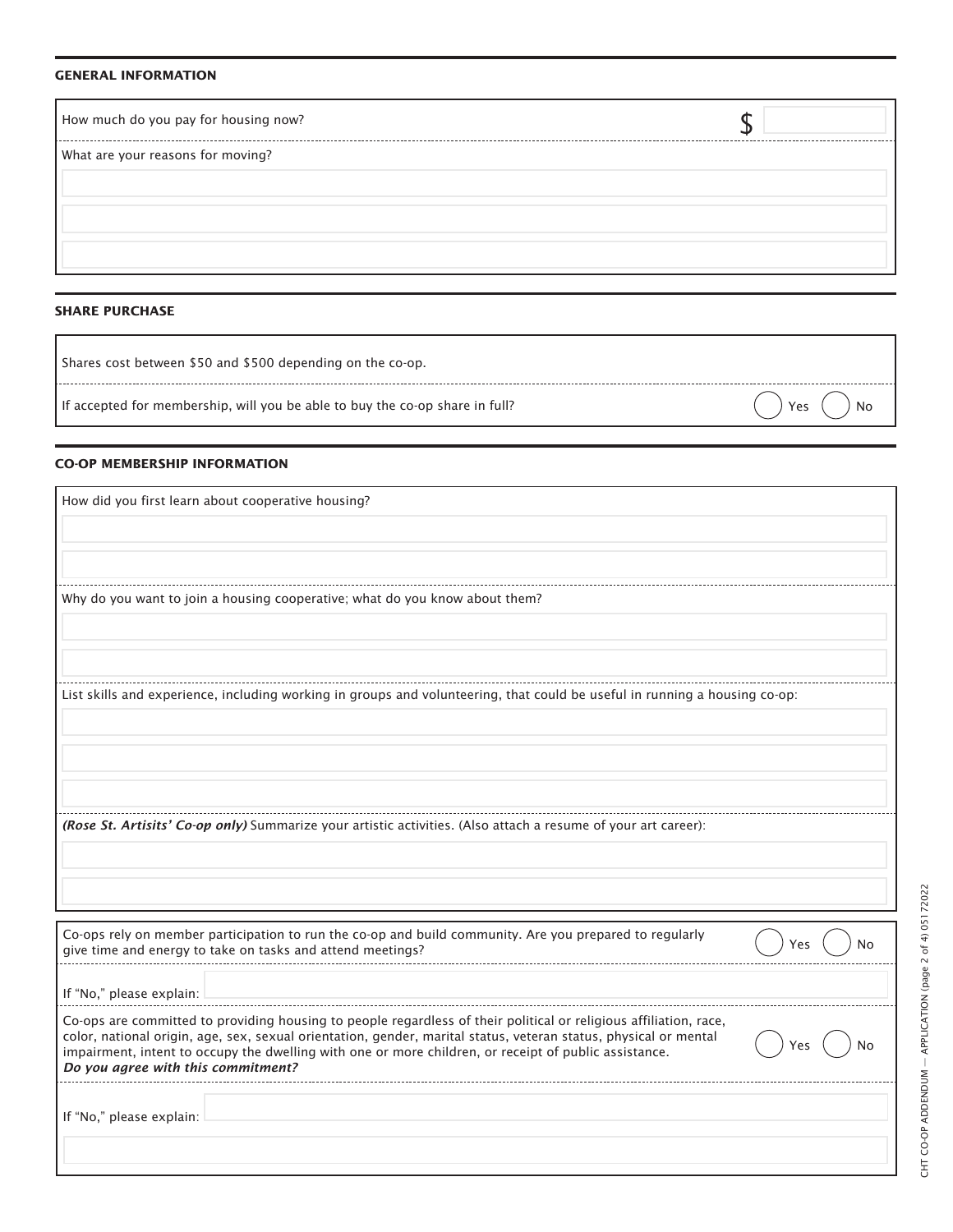#### **CHARACTER REFERENCES:** List at least three references for each adult in your household who can speak to your teamwork and problemsolving skills, such as neighbors, coworkers, fellow volunteers, teachers, etc. **Do not list friends or family members.**

| #1 Household Member                                             | Reference Name                                                 |       | Years Known |
|-----------------------------------------------------------------|----------------------------------------------------------------|-------|-------------|
| Relationship to Applicant                                       | _____________________________<br>Phone Number (with area code) | Email |             |
|                                                                 |                                                                |       |             |
| Household Member<br>#1                                          | Reference Name                                                 |       | Years Known |
| Relationship to Applicant                                       | Phone Number (with area code)                                  | Email |             |
| #1 Household Member                                             | Reference Name                                                 |       | Years Known |
| Relationship to Applicant                                       | Phone Number (with area code)                                  | Email |             |
| #2 Household Member                                             | Reference Name                                                 |       | Years Known |
| ------------------------------<br>Relationship to Applicant     | Phone Number (with area code)                                  | Email |             |
| #2 Household Member                                             | Reference Name                                                 |       | Years Known |
| ----------------------------------<br>Relationship to Applicant | Phone Number (with area code)                                  | Email |             |
| #2 Household Member                                             | Reference Name                                                 |       | Years Known |
| Relationship to Applicant                                       | Phone Number (with area code)<br>$\overline{\phantom{a}}$      | Email |             |
| #3 Household Member                                             | Reference Name                                                 |       | Years Known |
| Relationship to Applicant                                       | Phone Number (with area code)                                  | Email |             |
| #3 Household Member                                             | Reference Name                                                 |       | Years Known |
| Relationship to Applicant                                       | Phone Number (with area code)                                  | Email |             |
| #3 Household Member                                             | Reference Name                                                 |       | Years Known |
| Relationship to Applicant                                       | Phone Number (with area code)                                  | Email |             |